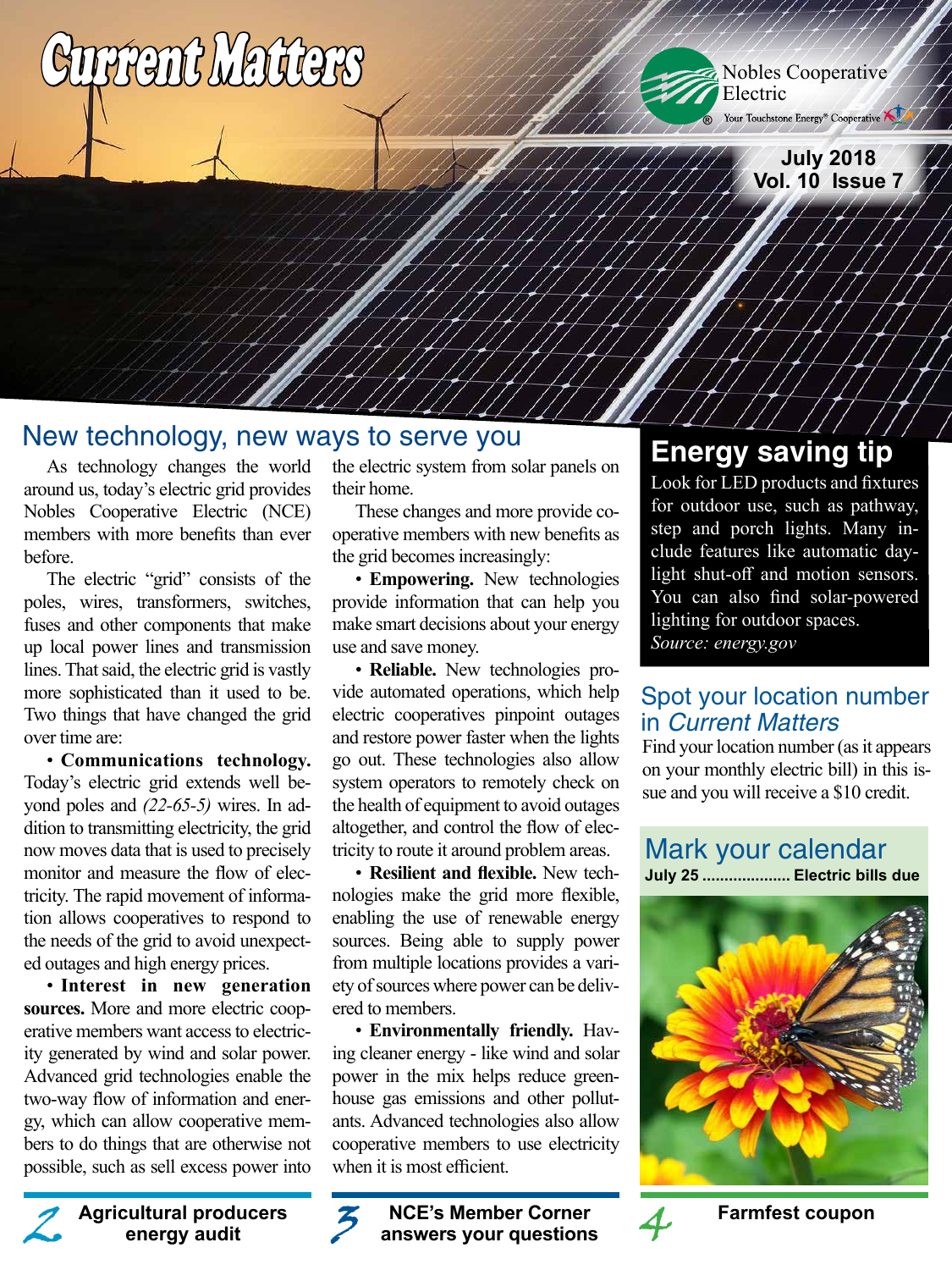

Agricultural producer

is defined as: "An individual or entity directly engaged in the production of agricultural products, including crops; livestock; forestry products; hydroponics; nursery stock; or aquaculture, whereby 50% or greater of their gross income is derived from those products."

## Energy management program for agricutural producers

Agricultural producers are the focus of a new energy audit program that is now available to members.

Qualified participants will receive one-on-one assistance in identifying and prioritizing energy efficiency opportunities to ultimately come away from the experience with an energy management plan to implement.

We understand that each operation is unique and requires personalized assistance. This program will take the guesswork out of where you should spend your time, money and efforts when it comes to energy management.

Audit outcomes will provide information ranging from simple, no-cost operational changes that can save you money to an analysis of your energy use, which equipment *(28-22-55)* is using the most energy and what can be done to decrease your energy costs.

NCE is able to offer this opportunity with assistance from its wholesale power provider Great River Energy, which was recently awarded a \$100,000 grant from the United States Department of Agriculture's Rural Energy for America Program (USDA-REAP) to conduct these audits. Program participants will only need to pay



• Leaks and Losses: Damaged, missing or improperly installed insulation can increase energy use. year-round. Knowing where and how to check can identify problems.

• Comfort Costs: A visual inspection of your thermostat, water heater, heating and air conditioning equipment and ductwork, can identify performance problems.

• Assessing Appliances: The age, condition, location and use patterns for washers, dryers, refrigerators, and other major appliances can impact their efficiency levels.

## **Energy Audits Point the Way to Savings**

Conducting an energy audit of your home is a great way<br>to identify opportunities for energy savings. Below are

• Learning Lighting: A quick discussion about lighting options with an energy auditor can take the guesswork out of choosing the best bulbs and fixtures.

• Activity Adjustments: Knowing how and when you use energy can help you save money. Shifting the time of day you use energy to do things (like laundry and cooking) to cooler, less humid hours can ease the load on HVAC systems.

## **Discover energy saving possibilities with a Home Energy Audit for \$100**



**Call us at 800-776-0517 to schedule your Energy Audit** *Includes 10 installed LED light bulbs.* 



25 percent of the cost of their agricultural audit, with the other 75 percent being covered through grant funding. Average audit costs are approximately \$2,500 but can vary based on operation size.

#### **You will be provided with:**

- Objective and practical ways to save money
- Simple, no-cost operational changes that can save money
- An energy audit tailored to your op-

#### eration

- Analysis of your energy use
- 75% of the audit paid for you

#### **How does it work?**

- Call 800-441-8525 to verify eligibility and cost
- Experts conduct a site visit and complete an energy audit that includes indepth analysis and recommendations
- If you choose to implement energy efficiency upgrades as a result of the audit, rebates may be available.

*Safety Team Accountable* 

June's Auto Pay Winner is Raymond Ebbers! Take a minute to sign up for Auto Pay and you may win a \$25 bill credit. A winner is chosen each month.

2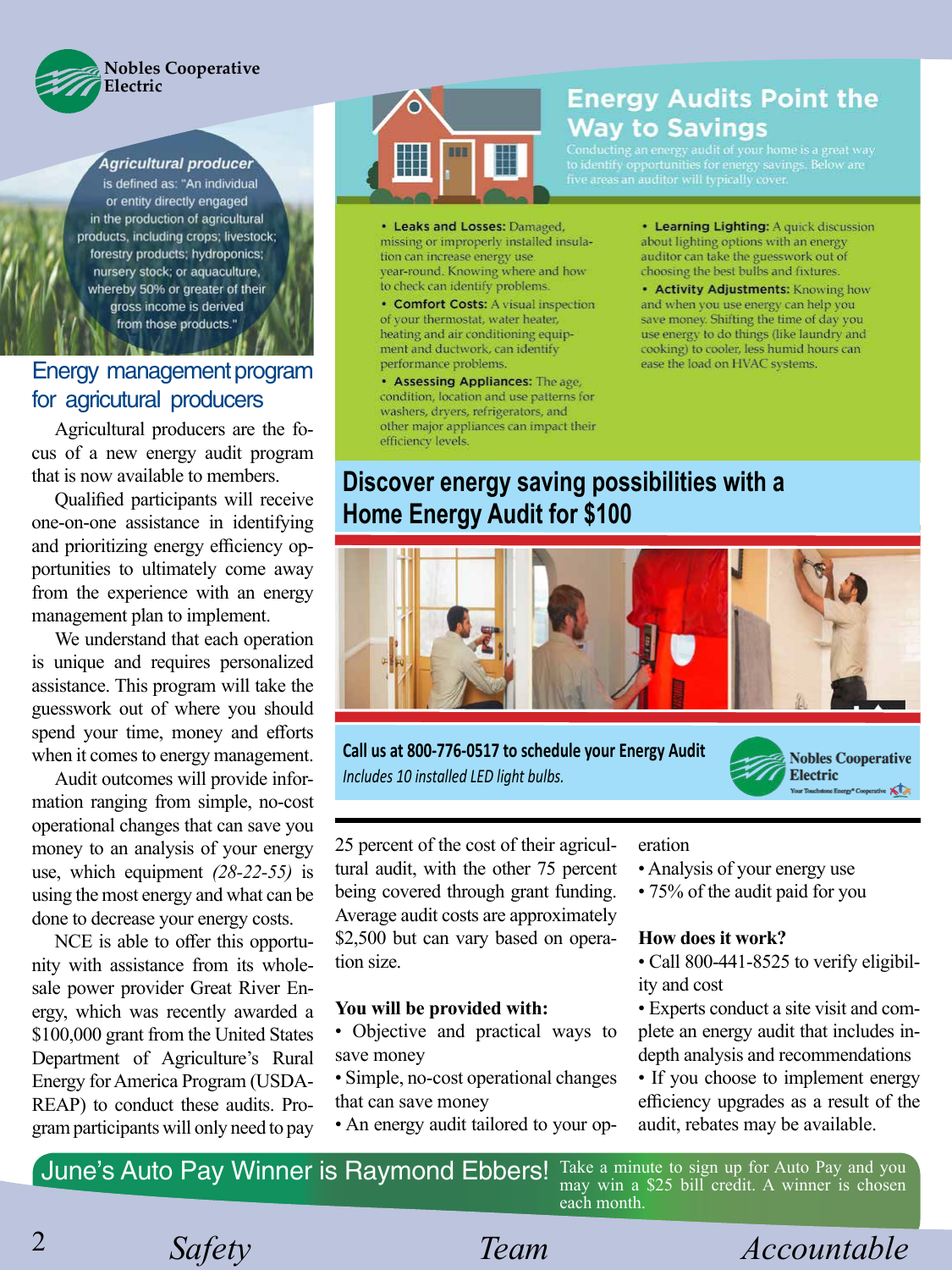## Shining light on energy savings

When it comes to lighting, the potential for energy efficiency is just too great to ignore. Around the home, changing bulbs can change your electric bills and the monthly savings can add up quickly.

"Lighting efficiency upgrades have long been the poster child of energy efficiency," said Alan Shedd, director of energy solutions for Touchstone Energy Cooperatives. That's because consumers regularly use dozens of bulbs in fixtures out of necessity and convenience. According to the U.S. *(539-37-154)* Department of Energy's Energy Information Administration, nearly 130 billion kilowatt-hours of electricity are consumed by residential lighting each year, representing about 9 percent of all home energy use.

As light emitting diode (LED) design options increase, prices are coming down and more consumers see LEDs as an alternative to carbon filament incandescent bulbs first popularized by Thomas Edison in the 1880s.

"The economics make sense," said Shedd. "When LED lamp products were \$20, it was a tough sell. Now for a couple of bucks you can get a lamp that saves energy and lasts 10 times longer."

To get an idea of your potential for energy savings, complete a home inventory. Don't just count fixtures – count bulbs, checking wattage and whether they are dimmable, three-way or require special bases. Also note the type of bulb now in use: incandescent, halogen, compact florescent lights or straight or circular florescent tubes.

There's a good chance your total bulb count for the average single-family home will be between 50 and 75, including hallways, garages and storage areas.

In 2009, 58 percent of U.S. households had at least one energy-efficient bulb indoors. By the spring of 2016, 86 percent of all households used at least one CFL or LED bulb and nearly 20 percent of all households had completely abandoned incandescent bulb use.

In recent years, manufacturers have focused more research on lighting efficacy, energy efficiency and cycle longevity. This has led to major increases in the projected hours of use and lower failure rates.

Many consumers don't like the lighting quality offered by compact florescent light bulbs, which can also be prone to failure due to heat build-up when used in closed lighting fixtures.

While LED lighting was initially expensive and limited to warm white or a few color temperatures and designs, market acceptance and continued research have forced prices down and led to an expanded variety of products.

Cool white, soft white, dimmable, three-way, decorative and color are now among the options, with LEDs taking up an increasing share of shelf space in the lighting sections of hardware, discount and home improvement stores.

"The wide range of products is the biggest challenge – *(19-23-44)* used to be a lamp was a lamp – you pretty much knew what you were getting," said Touchstone Energy's Shedd. "Now, the shelves are packed with a dizzying array of choices."

According to Shedd, once a consumer knows that lumens are a measurement of the amount of light given off by a bulb, they understand that the lower the lumens, the dimmer the light.

The energy savings and life expectancy of a LED is incrementally better, too great to ignore.

# **Member Corner**

*What type of bulb should I use and where?*

## **Save Energy with LEDs**

LED lights last up to 30 times longer than incandescents, reducing the need to replace bulbs in high or hard-to-reach places. Below are LED lighting suggestions for your home.



Living Room Lamps Table or floor three-way lamps using LED bulbs

provide 620, 1,600 or 2,150 lumens of soft white light and deliver up to 25,000 hours of light.

#### Kitchen

Dimmable recessed LED conversion lights add a warm glow of up to 1,200 lumens for kitchen workspaces and add far less heat to your kitchen. Each bulb could last 10 years.

#### Bedrooms and Hallways

Long-life LEDs are ideal for ceiling fixtures. A 9-watt LED produces the same 800 lumens of light as a 60-watt incandescent, and uses about 80 percent less energy.

#### Bathrooms

Omnidirectional LED globe bulbs are designed to provide a warm glow ideal for bathrooms. A 6-watt bulb produces 450 lumens and lasts up to 15,000 hours.

#### Outdoors

п

A 6-watt, 500 lumen LED bulb can replace a 40-watt incandescent bulb. Designed to last up to 30,000 hours, it could be a one-time switch.

## *Responsive* Transparent